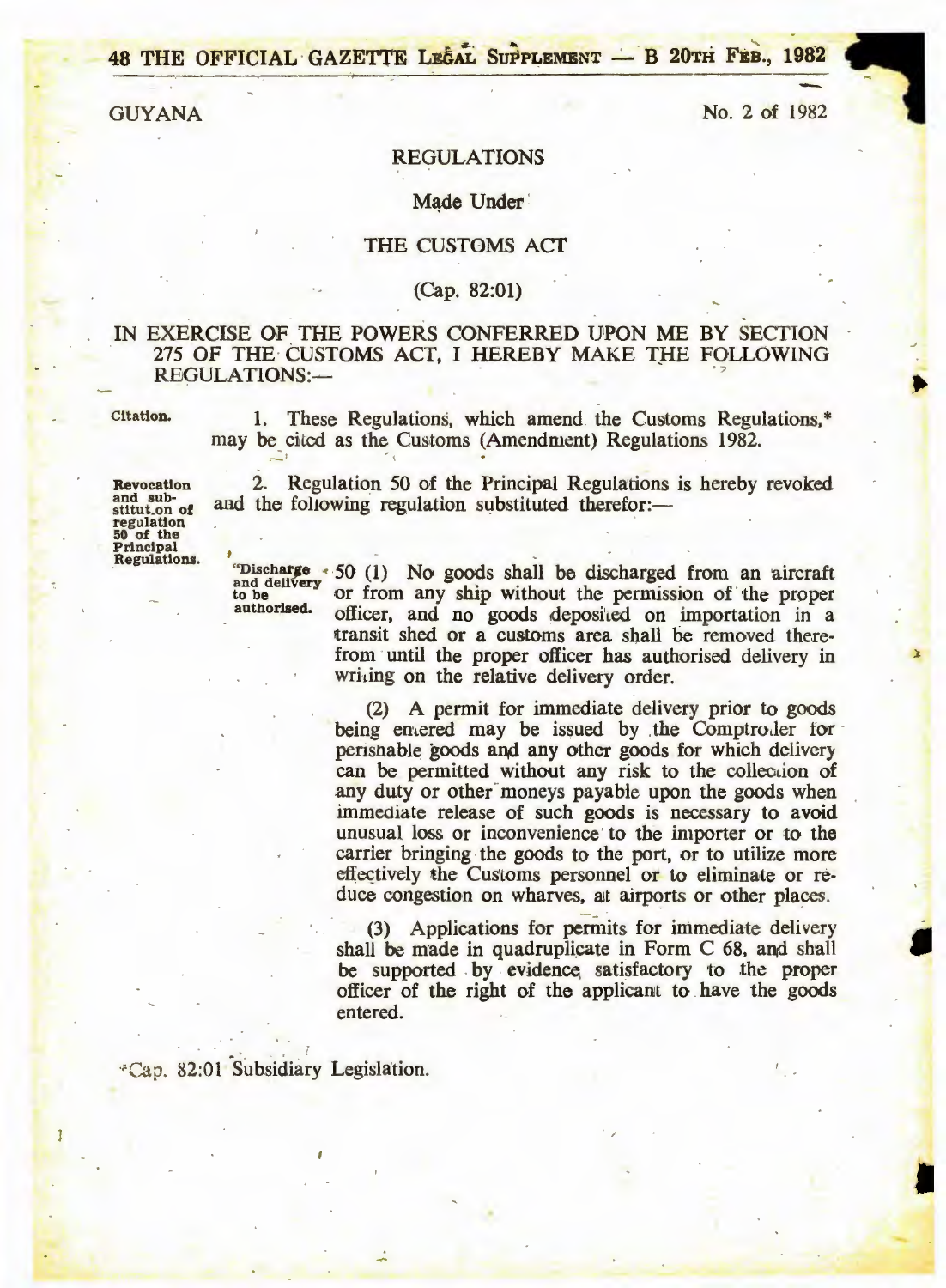(4) No permit for immediate delivery shall be issued until a bond in Form C 69 has been approved by the Comptroller.

(5) Examination and release of goods under a permit for immediate delivery shall not be made unless the proper officer has been furnished an invoice, bill of lading, air way bill or other satisfactory document setting forth an adequate description of the goods and the quantities thereof together with the values or approximate values thereof when values are needed for the purpose of examination.

(6) An invoice, bill of lading, air waybill or other satisfactory document furnished for use by the proper. officer for the immediate delivery of goods prior to their being entered shall be submitted in duplicate, one of which shall be returned after examination to the importer, who shall use it to have the goods entered.

(7) No goods shall be released under a permit for immediate delivery until they have been examined, or until adequate samples have been taken in the case of goods which are to be classified and appraised by means of samples.

(8) Goods released under a permit for immediate delivery are subject to the same procedures as all other imported goods to the extent to which such procedures are not inconsistent with the provisions of this regulation.

(9) Any goods for immediate delivery shall be entered within ten days from the date of the permit for the delivery of such goods, excluding Sundays and public holidays.

(10) The Comptroller may refuse to allow immediate delivery of goods to an importer if he has on another. occasion violated the provisions of this regulation or has failed to pay amounts due under customs bills issued to him."

3. Schedule B to Principal Regulations is hereby amended by the Amendment<br>insertion therein as Forms C 68 and C 69 of the Forms set out in to the rincipal the Schedule hereto. Regulations.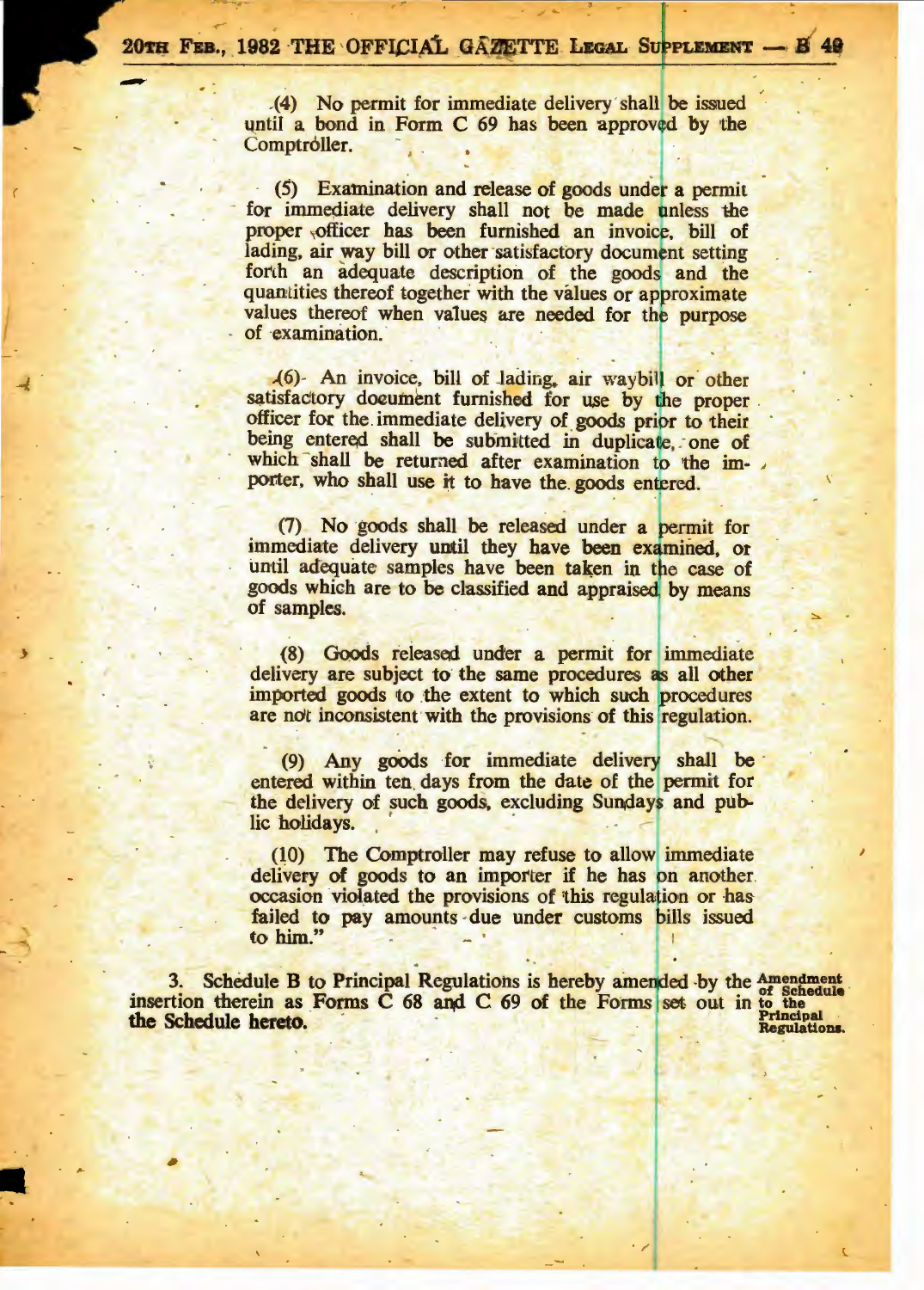# **GUYANA:**

# **SCHEDULE**

## (Form C 68-Customs) Reg.  $50(3)$

| Importer's Name  |  |
|------------------|--|
|                  |  |
|                  |  |
| Bond Expiry Date |  |
| Bond Amount      |  |

| <b>Application for Permit for Immediate Delivery</b> |                            |
|------------------------------------------------------|----------------------------|
| Carrier                                              | No.                        |
|                                                      | Date of Report             |
|                                                      | Total No. of Invoice Pages |
| Invoice No. & Date                                   | Import Licence Expiry Date |
| Import Licence No.                                   |                            |
| Country of Origin                                    |                            |

| <b>Description of Goods</b> |       | <b>C.I.F. Value</b> | Record of Examination and Release |  |
|-----------------------------|-------|---------------------|-----------------------------------|--|
|                             |       |                     |                                   |  |
|                             |       |                     |                                   |  |
| to the                      | Total |                     |                                   |  |
|                             |       |                     |                                   |  |

I/We hereby make application for the immediate delivery of the within mentioned goods. I declare that the informa-<br>tion given is accurate, the bond is sufficient and current<br>and that all the requirements of the laws in relation to the<br>importation of the said goods have been met

Importer

Immediate Delivery Permitted.

Proper Officer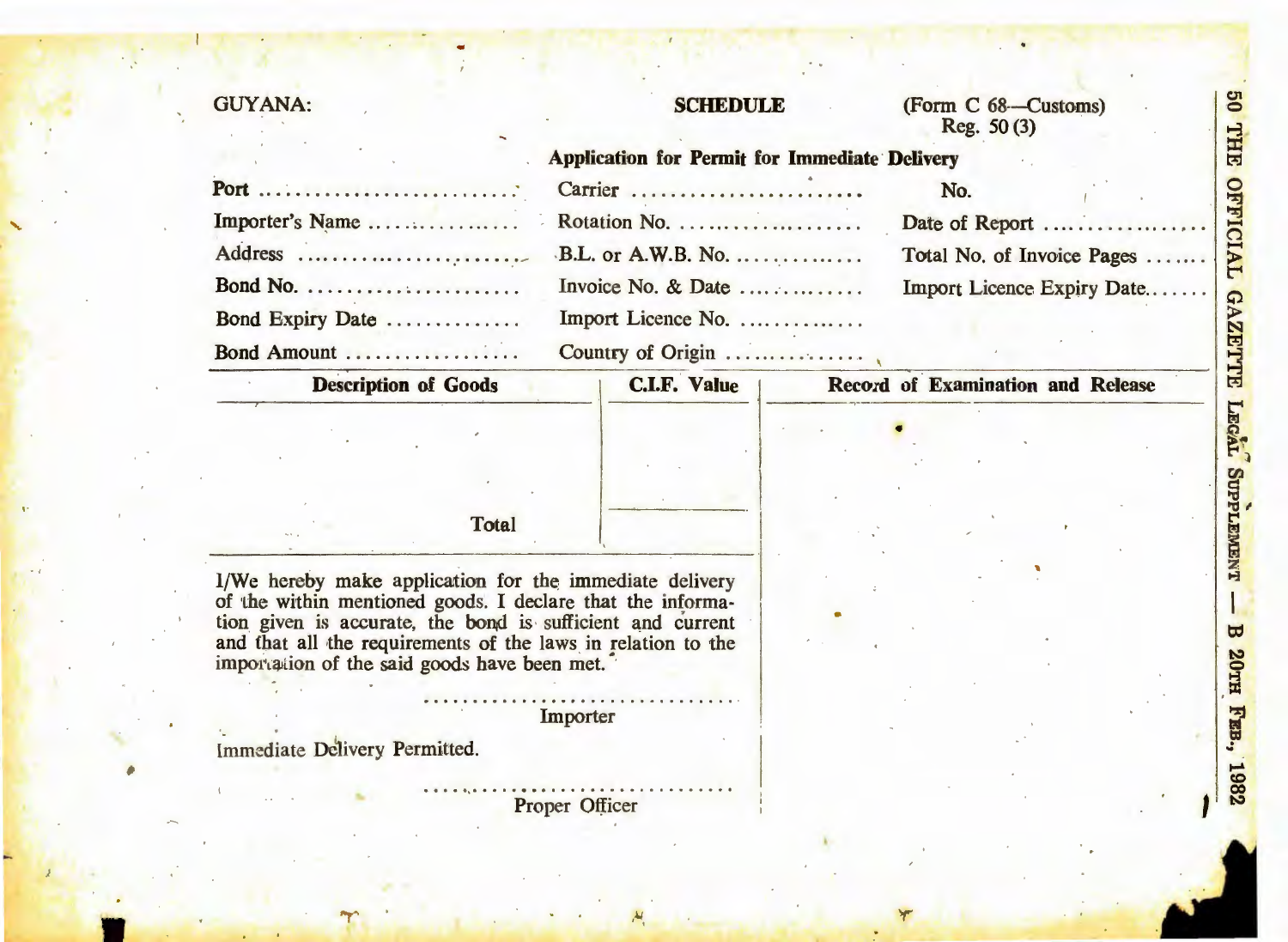6th March, 1982 THE OFFICIAL GAZETTE LEGAL SUPPLEMENT - B 51

### **GUYANA**

## **CUSTOMS REGULATIONS**

(Form  $C$  69 - Customs)

 $Reg. - 50(4)$ 

## Immediate Delivery Bond for Securing Value, Duties and Taxes.

as Surety, are held and firmly bound jointly and severally unto the State to of the good and lawful money of Guyana to be paid to the State for which payment well and truly to be made we bind curselves and every of us jointly and severally for and in the whole our heirs, executors, administrators and assigns and every of them firmly by these presents. WHEREAS the above bounder  $\ldots$ ,  $\ldots$ ,  $\ldots$ ,  $\ldots$ ,  $\ldots$ , and  $\ldots$ ,  $\ldots$ 

the value, duties and taxes for the immediate removal from time to time of imported goods from any Customs Area or on discharge from any aircraft or ship.

AND WHEREAS the Comptroller of Customs and Excise (hereinafter called the Comptroller) has agreed to permit such goods belonging to the said...... without payment of a sum of money equivalent to the value, duties and taxes of the said goods.

NOW the condition of this obligation is such that if the above bounden shall take delivery of the said goods from any aircraft, ship or Customs Area without having paid the full value, duties and taxes thereon and shall enter the goods on the prescribed form and shall pay to the Comptroller all such value, duties